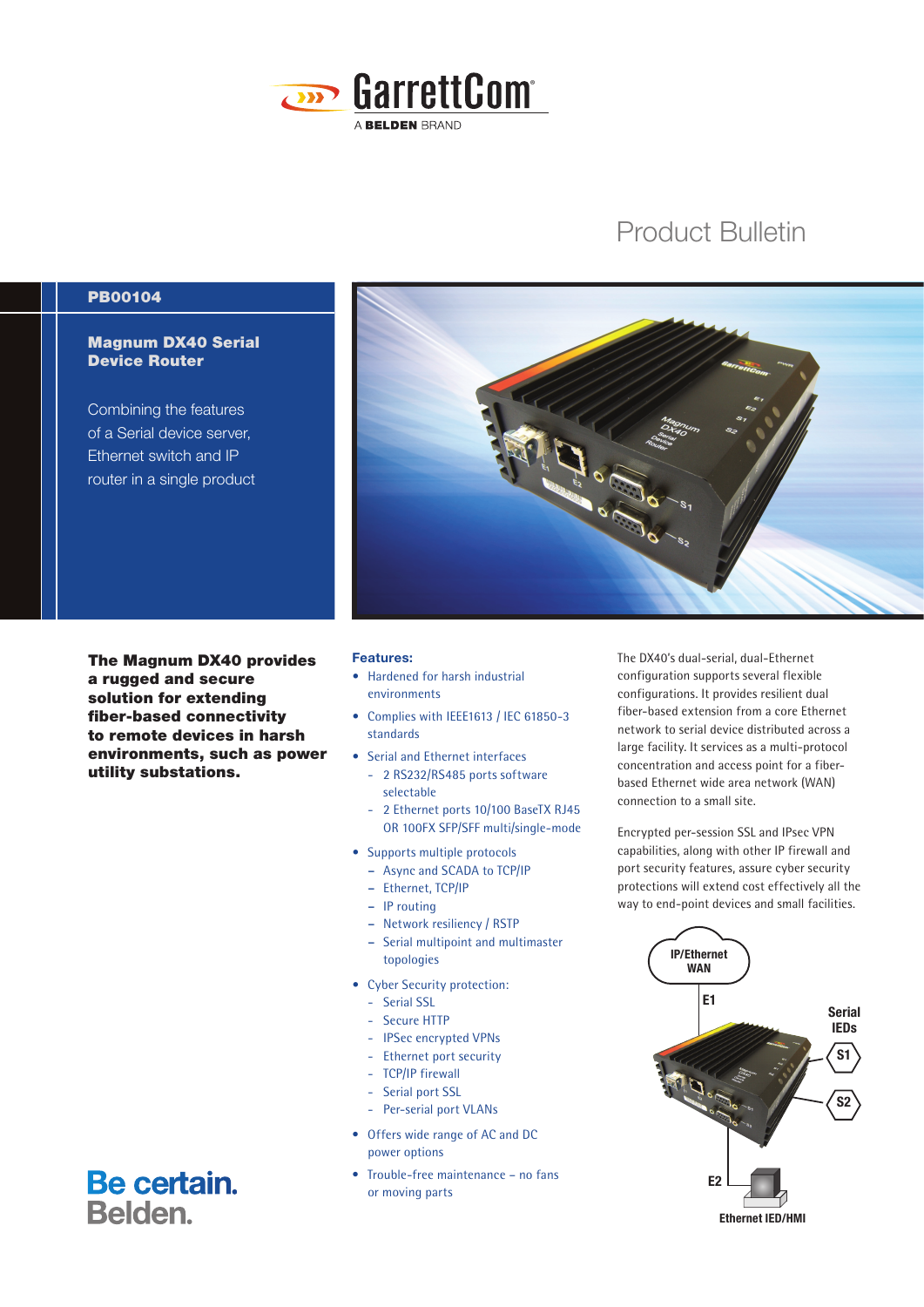

#### Applications

The Magnum DX40 is ideal for any setting where the network must cover multiple facilities or remote locations. It is especially well suited to power utility substations.

### Technical Information

**Description**<br>
Web-based Graphical User Interface (GUI)<br>
CLI access via remote TELNET connection<br>
Powerful built-in protocol analyzer to monitor traffic on any port<br>
Comprehensive layer 1 through 3 statistics<br>
SNMP MIB II

| <b>Serial Interface</b>                                                                       |                                                                                                                                                                                                                                                    | <b>Environmental</b>         |                                                                                                                                                                                                       |  |  |  |
|-----------------------------------------------------------------------------------------------|----------------------------------------------------------------------------------------------------------------------------------------------------------------------------------------------------------------------------------------------------|------------------------------|-------------------------------------------------------------------------------------------------------------------------------------------------------------------------------------------------------|--|--|--|
| <b>Physical Interface</b>                                                                     | 2 ports, RS232 or RS485, S/W selectable                                                                                                                                                                                                            | <b>Operating Temperature</b> | -40 $\degree$ C to +85 $\degree$ C, no fans                                                                                                                                                           |  |  |  |
|                                                                                               | DB9 female connector<br>Serial data rate from 300 bps to 230.4 kbps                                                                                                                                                                                | <b>Storage Temperature</b>   | $-40^{\circ}$ C to $+85^{\circ}$ C                                                                                                                                                                    |  |  |  |
|                                                                                               | Data length: 1-32 bits support                                                                                                                                                                                                                     | <b>Humidity</b>              | 95% non-condensing                                                                                                                                                                                    |  |  |  |
| <b>Protocols/Features</b>                                                                     | Async to TCP/IP<br>DNP, Modbus, Telnet<br>TCP/IP to serial terminal server, reverse terminal server                                                                                                                                                | <b>Industrial</b>            | <b>IEEE 1613</b><br>IEC 61850-3<br>IEC 61000-6-5                                                                                                                                                      |  |  |  |
|                                                                                               | Serial multipoint and multimaster topologies                                                                                                                                                                                                       | <b>Emissions</b>             | EN55022A, FCC Part 15A                                                                                                                                                                                |  |  |  |
|                                                                                               | Select SCADA bit oriented protocols*                                                                                                                                                                                                               | <b>Immunity</b>              | EN55024                                                                                                                                                                                               |  |  |  |
| <b>Ethernet Interface</b><br><b>Physical Interface</b>                                        | 2 copper or fiber ports<br>Full Duplex, Half Duplex<br>RJ45 modular connector ports<br>10/100 Base TX, auto-sensing or fixed speed<br>100FX Ethernet SFF or SFP modules<br>Single-mode 8µ cable up to 40km<br>Multi-mode 62.5µ/125 cable up to 2km |                              | EN61000-6-2<br>EN61000-4-2 (ESD)<br>EN61000-4-3 (RF)<br>EN61000-4-4 (EFT)<br>EN61000-4-5 (SURGE)<br>EN61000-4-6 (CRF)<br>EN61000-4-10 (MAG FIELD)<br>EN61000-4-11 (VDI)<br>EN61000-4-12 (OSCILLATION) |  |  |  |
| <b>Protocols/Features</b>                                                                     | Ethernet. TCP/IP<br>IEEE 802.3x flow control<br>Prioritization per IEEE 802.1p*<br>VLANs per 802.10<br>Port rate limiting<br>Rapid Spanning Tree per IEEE 802.1w<br>Support for 1024 MAC addresses                                                 | <b>Safety</b>                | EN61000-4-16 (CCM)<br>EN61000-4-17 (RIPPLE)<br>EN61000-4-29 (VDI)<br>UL60950-1<br>EN60950-1<br><b>CSA C22.2</b>                                                                                       |  |  |  |
| <b>IP Routing Functions &amp; Features</b>                                                    |                                                                                                                                                                                                                                                    | <b>Power Options</b>         |                                                                                                                                                                                                       |  |  |  |
| <b>Description</b><br>IP routing, RIP, RIP II, Static Routes<br>Per VLAN routing<br>ICMP, ARP |                                                                                                                                                                                                                                                    | High Voltage (H)             | 90-250V AC or DC, 50-60Hz<br>0.2A, 18 watts                                                                                                                                                           |  |  |  |
|                                                                                               | 0SPF<br>Block / Allow / IP or PORT addresses<br>DiffServ, traffic prioritization                                                                                                                                                                   | Low Voltage DC (L)           | 24-48V DC<br>0.75A, 18 watts                                                                                                                                                                          |  |  |  |
| <b>Security</b>                                                                               |                                                                                                                                                                                                                                                    | <b>Mechanical</b>            |                                                                                                                                                                                                       |  |  |  |
| <b>Description</b>                                                                            | <b>TCP/IP firewall</b><br>Serial port SSL with AES/3DES<br>IP VPN using IPSec<br>Secure HTTP (HTTPS)<br>Serial port VLANs<br>Ethernet port security<br><b>RSA/Radius Support</b>                                                                   | <b>Dimensions</b>            | 5.6" W x 5.1" D x 2.5"H (14.2 cm x 12.95 cm x 6.35 cm)                                                                                                                                                |  |  |  |
|                                                                                               |                                                                                                                                                                                                                                                    | Weight                       | 2.75 lbs (1.25 kg)<br>Panel mount and DIN Rail options                                                                                                                                                |  |  |  |
|                                                                                               |                                                                                                                                                                                                                                                    | <b>Mounting</b>              |                                                                                                                                                                                                       |  |  |  |
| <b>Management &amp; Diagnostics</b>                                                           | Multilevel passwords with enforcement and aging<br>Management activity logging and alarms                                                                                                                                                          |                              |                                                                                                                                                                                                       |  |  |  |
|                                                                                               |                                                                                                                                                                                                                                                    |                              |                                                                                                                                                                                                       |  |  |  |

#### DX40 Port Configuration



Got questions? Need to talk to an expert? Send us an email: EMEA: garrettcomsalesinfo@belden.com US: ICS.Security@belden.com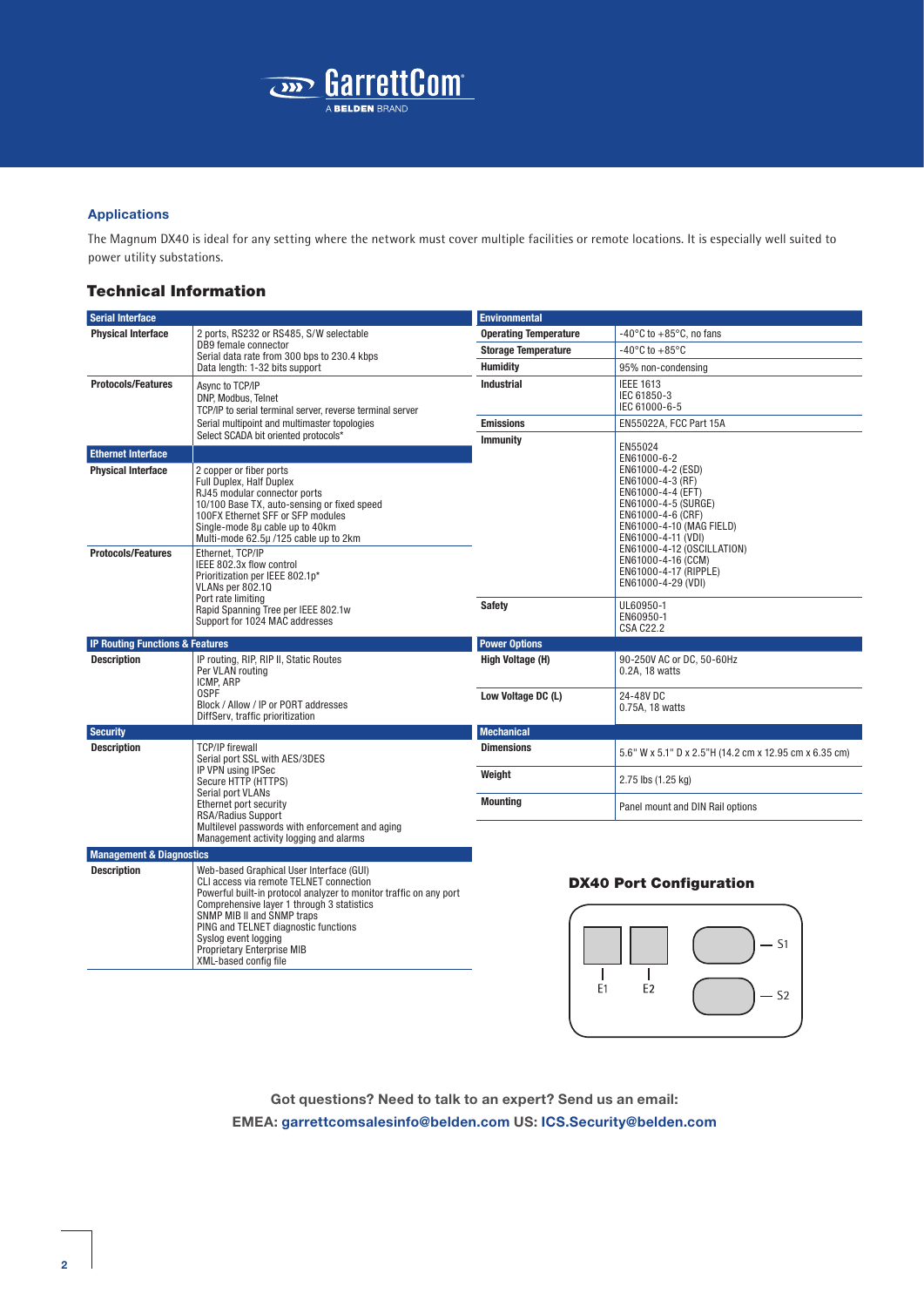

## Ordering Information

|                                                                                                                                                                                                                                      | DX40 | $\overline{\phantom{a}}$ | 02 | $\equiv$ | L. | $\overline{\phantom{a}}$ | D |
|--------------------------------------------------------------------------------------------------------------------------------------------------------------------------------------------------------------------------------------|------|--------------------------|----|----------|----|--------------------------|---|
| <u> 1980 - Johann Barbara, martxa alemaniar argumento este alemaniar alemaniar alemaniar alemaniar alemaniar al</u><br>Model -<br>DX40 = Serial Device Router                                                                        |      |                          |    |          |    |                          |   |
|                                                                                                                                                                                                                                      |      |                          |    |          |    |                          |   |
| Ethernet Ports <u>experience</u> and the contract of the contract of the contract of the contract of the contract of the contract of the contract of the contract of the contract of the contract of the contract of the contract o  |      |                          |    |          |    |                          |   |
| $01 = 1 \times SFP$ , 1 x Twisted Pair RJ45                                                                                                                                                                                          |      |                          |    |          |    |                          |   |
| $02 = 2 \times SFP$                                                                                                                                                                                                                  |      |                          |    |          |    |                          |   |
| $03 = 2 \times$ Twisted Pair RJ45                                                                                                                                                                                                    |      |                          |    |          |    |                          |   |
| Power Supply <u>experience and the set of the set of the set of the set of the set of the set of the set of the set of the set of the set of the set of the set of the set of the set of the set of the set of the set of the se</u> |      |                          |    |          |    |                          |   |
| $L = 24-48$ VDC                                                                                                                                                                                                                      |      |                          |    |          |    |                          |   |
| $H = 90-250$ VAC/DC                                                                                                                                                                                                                  |      |                          |    |          |    |                          |   |
|                                                                                                                                                                                                                                      |      |                          |    |          |    |                          |   |

 $\overline{a}$ 

 $\overline{\phantom{a}}$ 

 $\overline{a}$ 

 $\overline{1}$   $\overline{1}$   $\overline{1}$   $\overline{1}$   $\overline{1}$   $\overline{1}$   $\overline{1}$   $\overline{1}$   $\overline{1}$   $\overline{1}$   $\overline{1}$   $\overline{1}$   $\overline{1}$   $\overline{1}$   $\overline{1}$   $\overline{1}$   $\overline{1}$   $\overline{1}$   $\overline{1}$   $\overline{1}$   $\overline{1}$   $\overline{1}$   $\overline{1}$   $\overline{1}$   $\overline{$ 

٦

- P = Panel
- D = DIN-Rail

#### **Choose SFP Transceivers**

| Module No.     | <b>Description</b>                                    |
|----------------|-------------------------------------------------------|
| SFP100P-RJ45   | 100Mb Copper SFP transceiver, 10/100 auto-negotiating |
| SFP100P-FXMM2  | 100FX Fiber Optic SFP transceiver, multimode, 2Km     |
| SFP100P-FXSM20 | 100FX Fiber Optic SFP transceiver, singlemode, 20Km.  |
| SFP100P-FXSM40 | 100FX Fiber Optic SFP transceiver, singlemode, 40Km.  |